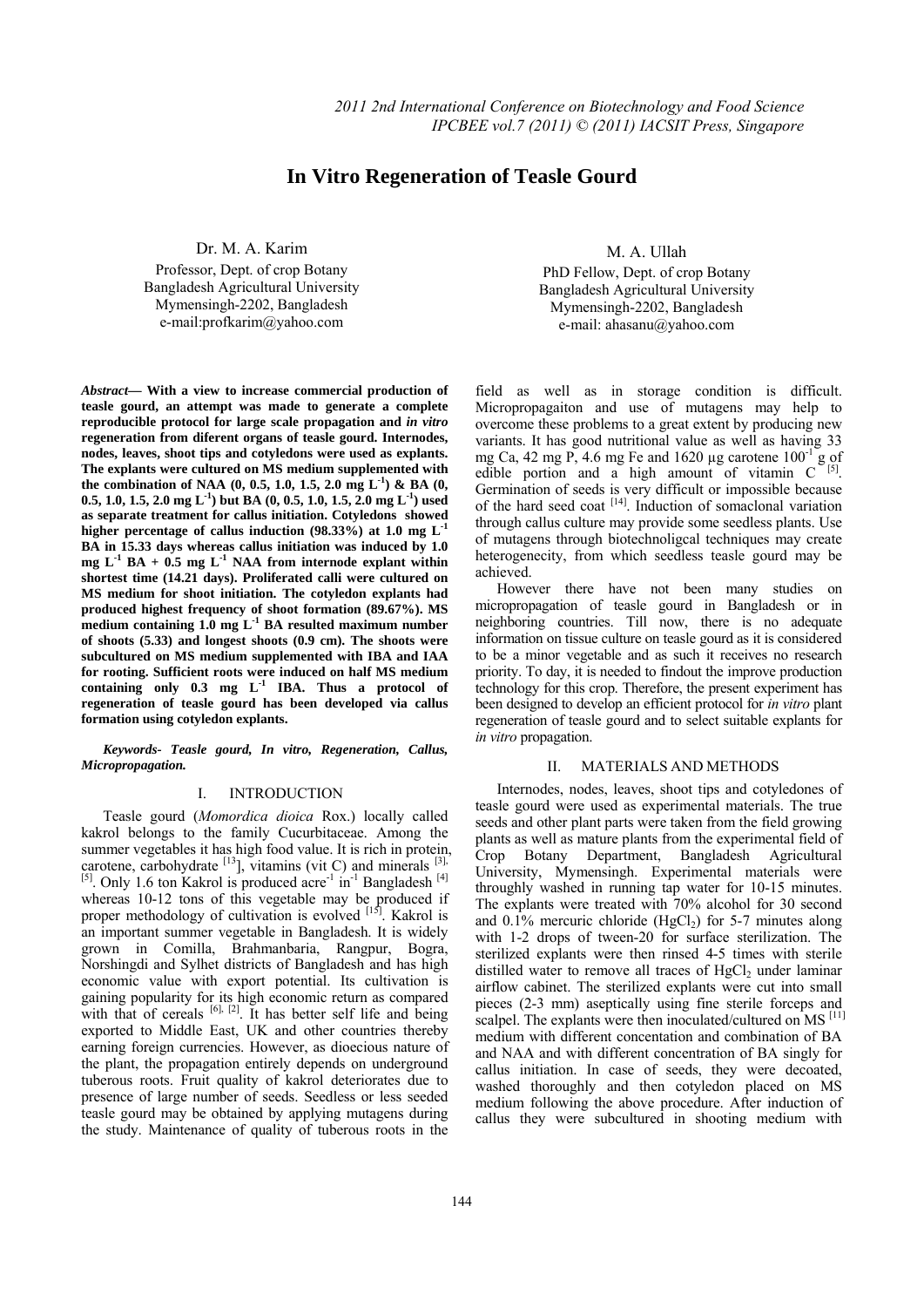different concentration and combinations of BA, NAA and with different concentration of BA. Each adventitious shoot was cut from the basal end and subcultured again for further multiple shoot induction. Subcuture were maintained at an interval of 30 days. Regenerated multiple shoots were cut and individual shoots were placed in half MS media with different concentration and combinations of IBA and IAA for root induction. The pH of the medium was adjusted to 5.8±0.1 using 0.1N NaOH or 0.1N HCl. In order to solidify the media, laboratory grade agar was added to the solution  $\omega$ 8 gL<sup>-1</sup>. The culture media were sterilized at 1.06 kg<sup>-1</sup> cm<sup>2</sup> pressure at 121°C for 15 minutes in an autoclave. After autoclaving, the culture media were taken out and allowed to cool and solidify. The explants were placed on the solidified medium carefully. The cultures were incubated in the growth room at a temperature of 25±1°C with a light intensity of 2000-3000 lux provided by florescent tuber light under a photoperiod of 16 hours light and 8 hours dark with a relative humidity of 60-70%. The experiment was conducted under controlled conditions following complete randomized design (CRD). All the experiment were repeated three times with 10 replicates per treatments. Duncun's Multiple Range Test (DMRT) was used with the help of MSTAT software to test the variability among the treatments.

### III. RESULTS AND DISCUSSION

### *Callus induction*

Cotyledons showed high performance in callus induction than internode, node, leaf and shoot tip (Table 1-3 and Fig. 1). Callus initiation was induced by  $1.0 \text{ mg L}^{-1} \text{ BA} + 0.5 \text{ mg}$  $L^{-1}$  NAA in internode explant in shortest period (14.21 days) but cotyledon showed higher performance of callus induction (98.33%) by 1.0 mg L<sup>-1</sup> BA at 15.33 days (Table 3). <sup>[12]</sup> had more or less similar observation in kakrol. They found that the combination of 1.0 mg  $L^{-1}$  BA + 0.1 mg  $L^{-1}$  NAA in MS media was the most suitable for callus induction from cotyledons.

TABLE I. EFFECT OF EXPLANT ON CALLUS INDUCTION

| Explants      | Days to            | Days to   | Percenta      | Weight of       |
|---------------|--------------------|-----------|---------------|-----------------|
|               | callus             | callus    | ge of $(\% )$ | callus $(g)$ 45 |
|               | initiation         | induction | callus        | DAI             |
|               |                    |           | induction     |                 |
| Internode     | 14.21 e            | 28.31 e   | 45.60 b       | 0.1436 b        |
| Node          | 18.95 <sub>b</sub> | 35.44 d   | 30.84c        | 0.1364 b        |
| Leaf          | 18.88 b            | 40.32c    | 28.76 d       | 0.1367 b        |
| Shoot tip     | 22.63a             | 42.76d    | 18.25 f       | 0.1336 b        |
| Cotyledon     | 17.56c             | 50.23a    | 50.25a        | 0.2596a         |
| $CV\%$        | 4.89               | 5.59      | 6.98          | 10.23           |
| LSD<br>(0.05) | 0.3669             | 0.8814    | 0.9617        | 0.01327         |

TABLE II. EFFECT OF GROWTH REGULATORS ON CALLUS INDUCTION IN DIFFERENT EXPLANTS

|    | Concentatio<br>n of growth<br>regulators<br>(mg $\mathrm{L}^\text{-1})$ | Explant | Days to<br>callus<br>initiatio<br>n | Days to<br>callus<br>inductio<br>n | Percentag<br>e of callus<br>induction | Weigh<br>t of<br>callus<br>$(g)$ 45 |
|----|-------------------------------------------------------------------------|---------|-------------------------------------|------------------------------------|---------------------------------------|-------------------------------------|
| BA | NAA                                                                     |         |                                     |                                    |                                       | DAI                                 |

|                                  | $\boldsymbol{0}$ | Internode     | $16.33 v -$            | 28.67z               | 21.33yz    | $0.09s -$                            |
|----------------------------------|------------------|---------------|------------------------|----------------------|------------|--------------------------------------|
|                                  |                  |               | Z                      |                      |            |                                      |
|                                  |                  | Node          | 14.33 z                | 44.67f-h             | $25.00w-z$ | $0.20e-i$                            |
|                                  |                  | Leaf          | 14.67 z                | $30.33r - u$         | $38.00n-s$ | $0.12p -$                            |
|                                  |                  | Shoot tip     | $18.00r -$             | $22.00x-z$           | 37.67o-t   | $\frac{v}{0.13j-v}$                  |
|                                  |                  | Cotyledo<br>n | $\frac{v}{23.67f-i}$   | 69.33c               | $35.33u-x$ | 0.43 <sub>b</sub>                    |
|                                  | 0.5              | Internode     | 9.67 <sub>b</sub>      | 23.33e               | 52.33a     | 0.44 <sub>b</sub>                    |
|                                  |                  | Node          | $17.33t-x$             | $34.33w -$           | 51.00gh    | 0.08uv                               |
|                                  |                  | Leaf          | $15.67x -$<br>z        | $\frac{y}{22.33x-z}$ | $40.67j-1$ | $0.20e-i$                            |
|                                  |                  | Shoot tip     | 19.67z                 | $23.67f - i$         | 39.331-p   | $0.131-v$                            |
|                                  |                  | Cotyledo<br>n | 22.00i-<br>m           | 80.67a               | 82.67a     | 0.54a                                |
|                                  | 1.0              | Internode     | 13.00z                 | 29.67z               | 67.33b     | $0.19f -$                            |
|                                  |                  | Node          | $18.33r-u$             | $36.67r-v$           | 45.67i     | $\frac{0}{0.15h-t}$                  |
| $\mathbf{1}$                     |                  | Leaf          | $19.67n-r$             | 50.33h               | 43.00hi    | 0.08uv                               |
|                                  |                  | Shoot tip     | 17.67z                 | 21.00k-o             | $36.00s-w$ | $0.13j-v$                            |
|                                  |                  | Cotyledo<br>n | 21.00k-<br>0           | 65.00d               | 34.00w-y   | $0.23d -$<br>f                       |
|                                  | 1.5              | Internode     | 11.33z                 | 30.33z               | 80.67a     | $0.18f -$                            |
|                                  |                  | Node          | 19.00p-t               | 34.33w-<br>y         | 40.33jk    | $\frac{q}{0.131-v}$                  |
|                                  |                  | Leaf          | $19.33o-s$             | 45.67i               | 48.67bc    | $0.15h-t$                            |
|                                  |                  | Shoot tip     | 15.67a-e               | $22.67h-k$           | 37.33p-u   | $0.14i-v$                            |
|                                  |                  | Cotyledo<br>n | $23.00f - i$           | 64.00de              | 30.33z     | 0.32c                                |
|                                  | 2.0              | Internode     | $16.67u -$<br>y        | 32.33yz              | 70.33c     | $0.11r -$<br>v                       |
|                                  |                  | Node          | $21.33k -$<br>n        | 49.67ab              | 20.67z     | $\overline{0.14i-v}$                 |
|                                  |                  | Leaf          | $22.33i-1$             | $40.00j-1$           | 51.33a     | $0.14i-v$                            |
|                                  |                  | Shoot tip     | 14.33de                | $19.67n-r$           | $60.67j-1$ | $0.15h-t$                            |
|                                  |                  | Cotyledo<br>n | 21.00k-<br>$\mathbf 0$ | 60.00e               | $35.67t-w$ | $0.13m -$<br>$\overline{\mathbf{V}}$ |
| $CV\%$                           |                  |               | 4.82                   | 6.84                 | 2.80       | 9.73                                 |
| $\overline{\text{LSD}}_{(0.05)}$ |                  |               | 1.53                   | 3.88                 | 1.84       | 0.05                                 |

TABLE III. EFFECT OF DIFFERENT CONCENTRATION OF BA ON COTYLEDON

| Concentration       | Days to    | Days to   | Percentage | Weight            |
|---------------------|------------|-----------|------------|-------------------|
| of BA $(mg L^{-1})$ | callus     | callus    | $(\%)$ of  | of callus         |
|                     | initiation | induction | callus     | $(g)$ 45          |
|                     |            |           | induciton  | DAI               |
| 0.0                 | 0.00d      | 0.00d     | 0.00d      | 0.00e             |
| 0.5                 | 17.33b     | 57.00b    | 95.00b     | 0.23c             |
| 1.0                 | 15.33c     | 51.67c    | 98.33a     | 0.43a             |
| 1.5                 | 15.67bc    | 55.33b    | 97.00ab    | 0.15d             |
| 2.0                 | 23.00a     | 60.00a    | 93.33c     | 0.32 <sub>b</sub> |
| CV(%)               | 5.79       | 2.31      | 1.93       | 0.92              |
| LST<br>(0.05)       | 1.87       | 2.34      | 0.95       | 0.07              |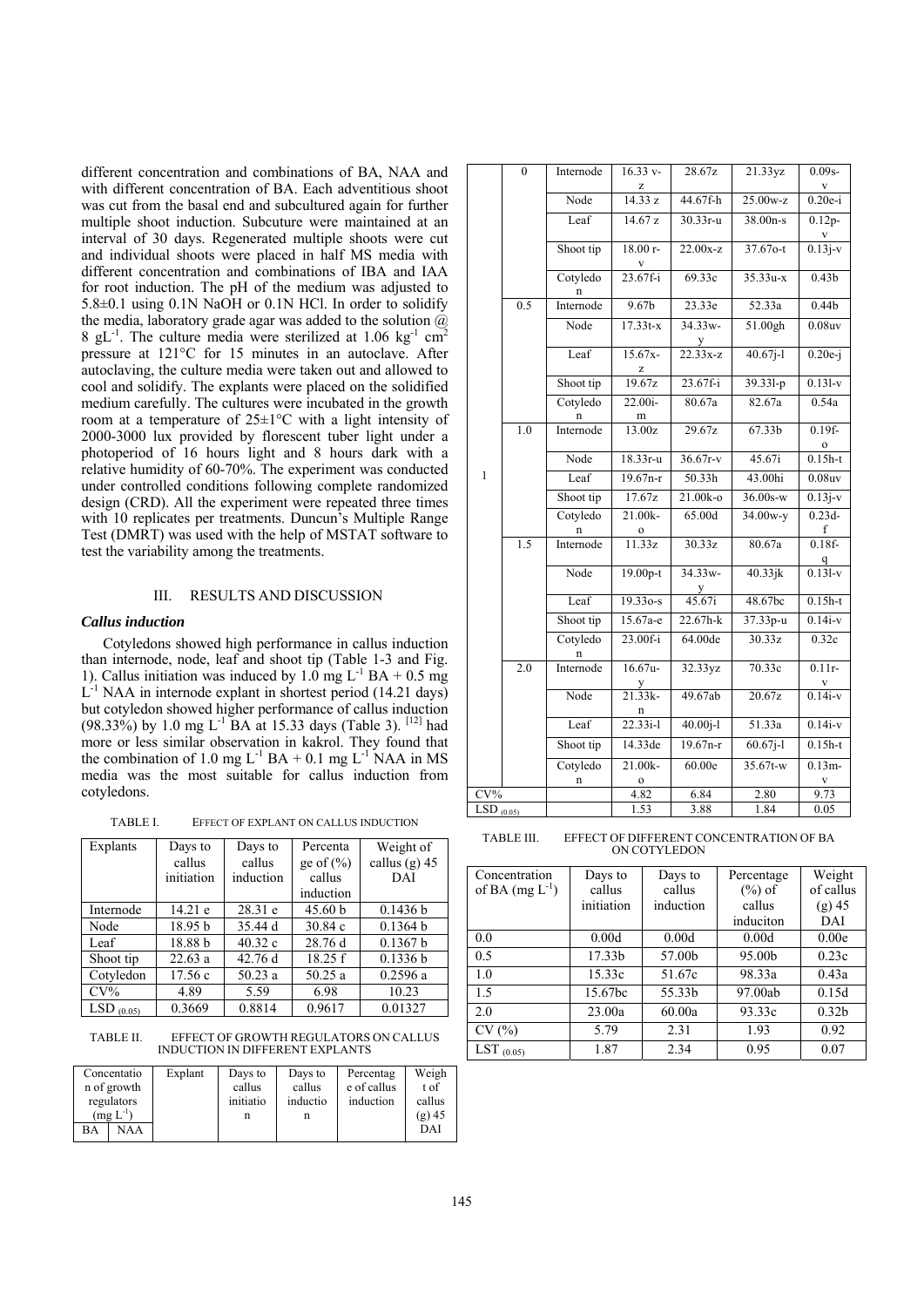



Callus from internode explant Callus from nodal explant



Callus from leaf explant Callus from shoot tip explant



Callus from cotyledonal explant

Figure 1. Callus induction from internode, node, leaf, shoot tip explants cultured on MS medium supplemented with 1.0 mg  $L^{-1}$  BAP + 0.5 mg  $L^{-1}$ NAA and cotyledon explant cultured on MS medium supplemented with 1.0 mg  $L^{-1}$  BA at 45 days

# *Shoot induction*

The different concentrations and combinations of BA & NAA had significant influence on shoot regeneration from internode, node, leaf, shoot tip and cotyledons (Table 4-6 and Fig. 2) and with different concentrations of BA only on cotyledon had significance influence of producing multiple shoots. The results indicated that (Table 4) the cotyledon explants were more capable of producing multiple shoots compared to other explants. Among the various concentrations of (BA 0.5, 1.0, 1.5, 2.0 & NAA 0.5, 1.0, 1.5, 2.0) and (BA 0.5, 1.0, 1.5, 2.0); BA alone showed highest frequency of shoot formation (89.67%) and maximum number of shoots explant<sup>-1</sup> (5.33) and longest shoots (0.9 cm) from cotyledonal explants at 1 mg  $L^{-1}$  (Table 6).

TABLE IV. EFFECT OF EXPLANTS ON NUMBER OF SHOOT INDUCTION

| Explants      | Days to   | Number of     | Shoot length      |
|---------------|-----------|---------------|-------------------|
|               | shoot     | shoots/callus | (cm) after 30     |
|               | induction |               | DAI               |
| Internode     | 17.00e    | 1.33d         | 0.35c             |
| Node          | 36.00b    | 2.67ab        | 0.64 <sub>b</sub> |
| Leaf          | 27.33d    | 1.67cd        | 0.43d             |
| Shoot tip     | 31.67c    | 2.33bc        | 0.53c             |
| Cotyledon     | 51.00a    | 3.33a         | 0.83a             |
| $CV\%$        | 2.69      | 27.90         | 1.86              |
| LSD<br>(0.05) | 1.54      | 0.92          | 0.05              |

TABLE V. EFFECT OF DIFFERENT CONCENTRATIONS AND COMBINATIONS OF BA AND NAA ON SHOOT REGENERATION FROM NODAL CALLUS

| Concentration          | of         | Days to             | Percent   | <b>Shoot</b> |
|------------------------|------------|---------------------|-----------|--------------|
| hormone (mg $L^{-1}$ ) |            | shoot               | shoot     | length at    |
| <b>BA</b>              | <b>NAA</b> | induciton           | induction | 30 DAI       |
|                        |            |                     |           | (cm)         |
| 1.0                    | 0.0        | 17.00 <sub>g</sub>  | 26.00i    | 0.10i        |
|                        | 0.5        | 32.33e              | 54.67a    | 0.48c        |
|                        | 1.0        | 34.33bcd            | 39.67b    | 0.14h        |
|                        | 1.5        | 35.33 <sub>bc</sub> | 34.67cd   | 0.37f        |
|                        | 2.0        | 38.00a              | 31.00ef   | 0.42d        |
|                        |            |                     |           |              |
| CV(%)                  |            | 3.92                | 8.55      | 12.87        |
| LST<br>(0.05)          |            | 1.30                | 2.27      | 0.05         |

#### TABLE VI. EFFECT OF DIFFERENT CONCENTRAITONS OF BA ON SHOOTREGENERATION FROM COTYLEDONAL CALLUS

| Different     | Days to    | Number        | Percent           | <b>Shoot</b>      |
|---------------|------------|---------------|-------------------|-------------------|
| concentration | shoot      | of shoot      | shoot             | length            |
| of BA (mg L   | initiation | $callus^{-1}$ | induction         | at $30$           |
|               |            |               |                   | DAI               |
|               |            |               |                   | (cm)              |
| 0             | 0.00d      | 0.00          | 0.00 <sub>b</sub> | 0.00c             |
| 0.5           | 58.67a     | 2.33cd        | 74.67a            | 0.50 <sub>b</sub> |
| 1.0           | 51.67c     | 5.33a         | 89.67a            | 0.90a             |
| 1.5           | 55.33b     | 3.67ab        | 84.67a            | 0.60 <sub>b</sub> |
| 2.0           | 57.00ab    | 3.33bc        | 80.67a            | 0.40 <sub>b</sub> |
| CV(%)         | 2.54       |               | 6.52              | 3.12              |
| LST<br>(0.05) | 2.57       | 0.93          | 0.74              | 0.23              |



Figure 2. Shoot induction from nodal explant cultured on MS medium supplemented with  $1.0 \text{ mg L}^{-1} \text{ BA} + 0.5 \text{ mg L}^{-1} \text{ NAA at 30 days and shoot}$ induction from cotyledon explant cultured on MS medium supplemented with  $1.0$  mg  $L^{-1}$  BA at 30 days.

### *Root induction*

Successful micropropagation depends on healthy and strong root system. In vitro multiple shoots were excised and cultured on half strength of MS supplemented with IBA and IAA for rooting. Response of different concentrations of IAA (0.1, 0.2, 0.3 mg  $\dot{L}^{-1}$ ) and IBA (0.1, 0.2, 0.3 mg  $L^{-1}$ ) on in vitro adventitious root formations were observed (Fig. 3. ). Rooting was found only with IBA at  $0.3$  mg  $L^{-1}$ . The maximum number of roots (13) and maximum length (8.1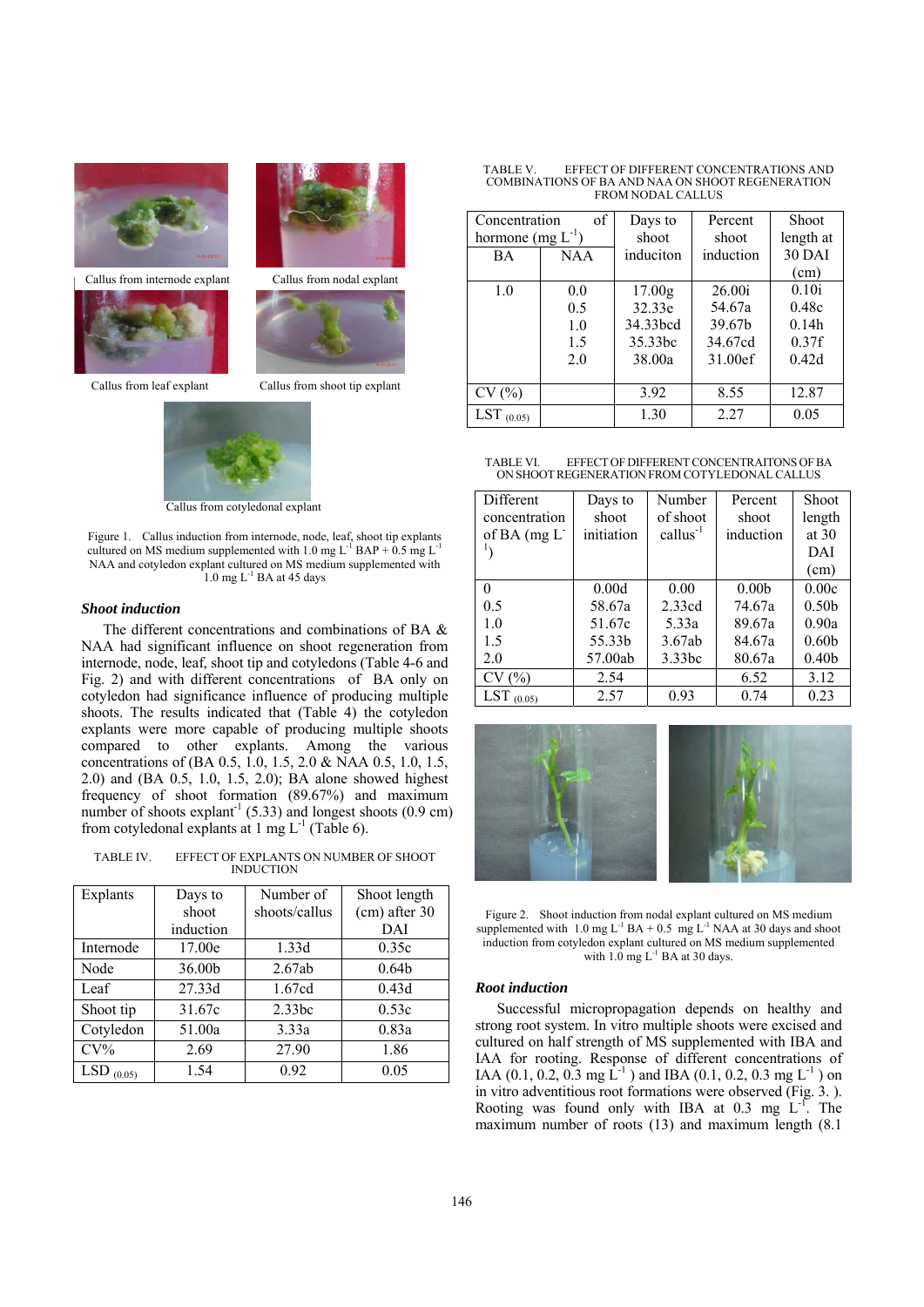cm) after 30 days were observed at cotyledonous shoots (Table 7-8). The present investigation revealed that auxin; IBA had better effect on root induction. Agarwal (2004) obtained similar results in *M. charantia* and [7] in *M. dioica.* 

# *Acclimatization*

For the establishment of regenerated healthy rooted plantlets were placed at room temperature for one week. Then the plantlets were removed from the culture bottle and carefully removed adhering agar from the plantlets. Plantlets were planted on sterilized soil to observe the accomplishment of the plant in earthen pot (Fig.4).



Rooting from nodal shoot Rooting from cotyledonal shoot

Figure 3. Root induction from nodal and cotyledonal shoots cultured on half MS medium supplemented with 0.3 mg L<sup>-1</sup> IBA at 30 days after inoculation



Figure 4. Hardening of plantlets

TABLE VII. EFFECT OF DIFFERENT CONCENTRATIONS OF IAA AND IBA ON HALF STRENGTH MS FOR NUMBER OF ROOTS PLANT

| Explants      | Concentration of growth regulators (mg $L^{-1}$ ) |     |                   |     |     |     |
|---------------|---------------------------------------------------|-----|-------------------|-----|-----|-----|
|               |                                                   | IBA |                   |     | IAA |     |
|               | 0.1                                               | 0.2 | 0.3               | 0.1 | 0.2 | 0.3 |
| Cotyledon     | 13.00                                             |     |                   |     |     |     |
|               |                                                   |     | a                 |     |     |     |
| Node          |                                                   |     | 6.67 <sub>b</sub> |     |     |     |
| $CV\%$        |                                                   |     | 23.49             |     |     |     |
| LSE<br>(0.05) |                                                   |     | 0.5562            |     |     |     |

| TABLE VIII. | EFFECT OF DIFFERENT CONCENTRATIONS OF IAA            |  |
|-------------|------------------------------------------------------|--|
|             | AND IBA ON HALF STRENGTH MS FOR LENGTH OF ROOTS (CM) |  |

|--|

|                      | <b>IBA</b> |     |                  | IAA |     |     |
|----------------------|------------|-----|------------------|-----|-----|-----|
|                      | 0.1        | 0.2 | 0.3              | 0.1 | 0.2 | 0.3 |
| Cotyledon            |            |     | 8.10 a           |     |     |     |
| Node                 |            |     | 6.2 <sub>b</sub> |     |     |     |
| $CV\%$               |            |     | 3.07             |     |     |     |
| <b>LSD</b><br>(0.05) |            |     | 0.06105          |     |     |     |

Cotyledon showed higher percentage of callus induction  $(98.33\%)$  by 1.0 mg  $L^{-1}$  BA at 15.33 days (Table 3). Proliferated calli were cultured on MS medium for shoot initiaiton. [10] obtained the highest frequency of shoot formation (78%) with 7.9 shoots per explants in MS supplemented with  $2.0 \text{ mg } L^{-1}$  BA. This inference was nearer to the findings of the present investigation. [8] also obtained the highest shoot regeneration rate (88%) of teasle gourd with 8.8 shoots  $explant^{-1}$  in MS supplemented with 1.5 mg  $L^{-1}$  BA and  $0.1$  mg  $L^{-1}$  NAA. The best shoot elongation was obtained by [9] on pointed gourd (*Trichosanthus dioica* Roxb.) in MS supplemented with  $1.0 \text{ mg } L^{-1}$  BA,  $0.1 \text{ mg } L^{-1}$  NAA and  $1.0 \text{ mg } L^{-1}$  adenine sulphate. The cotyledon explants had produced higher frequency of shoot formation (89.67%) with maximum number of shoots explant<sup>-1</sup>  $(5.33)$  and longest shoots was  $0.9$  cm on MS medium containing  $1.0$  mg  $L^-$ BA (Table 6). The shoots were subcultured on MS medium supplemented with IBA and IAA for rooting. Sufficient roots were induced on half MS medium containing only  $0.3 \text{ mg L}^{-1}$ IBA.

# IV. CONCLUSION

In the present findings; the performance of cotyledon explants resulted best for callus, shoot and root induction of teasle gourd over the other plant parts. Thus, a protocol of regeneration of teasle gourd has been developed via callus formation using cotyledon explants.

# ACKNOWLEDGMENT

This research projects is on going work funded by the Bangladesh-USDA Collaborative Research Program (Grant No. BG-ARS-141). I greatly acknowledge the fund granting authority. We would like to thank Co-PD and all research staffs in conducting laboratory and field experiments for their constant co-operation. Cordial thanks are also extended to the Planning & Development Section as well as BAURES of BAU, UGC, Ministry of Education, IMED and ERD.

# **REFERENCES**

- [1] Agarwal, M. ,R. Kamal, 2004. In vitro clonal propagation of M. charantia. Ind. J.Biotechnol. 3: 426-430.
- [2] Anonymous, 2001. Kakrol farming gaining populatity in Narshingdi, Bangladesh. The Daily Star, October 16. p. 6.
- [3] Azad, S.M.F. 1994. Crop nutrition and fertilization of cucurbitaceous vegetables, training materials or in service training on summer and all season vegetable and spice crops. Develop. By Horticulture Research and Development Project. p. 6.
- [4] BBS, 2004. Yearbook of Agricultural Statistics of Bangladesh, p. 104.
- [5] Bhuiya, M.R.H., A. Habib, M.M. Rashid, 1977. Content and cause of vitamin C. in vegetable during storage and cooking. Bangladesh Hort. 5: 1-6.